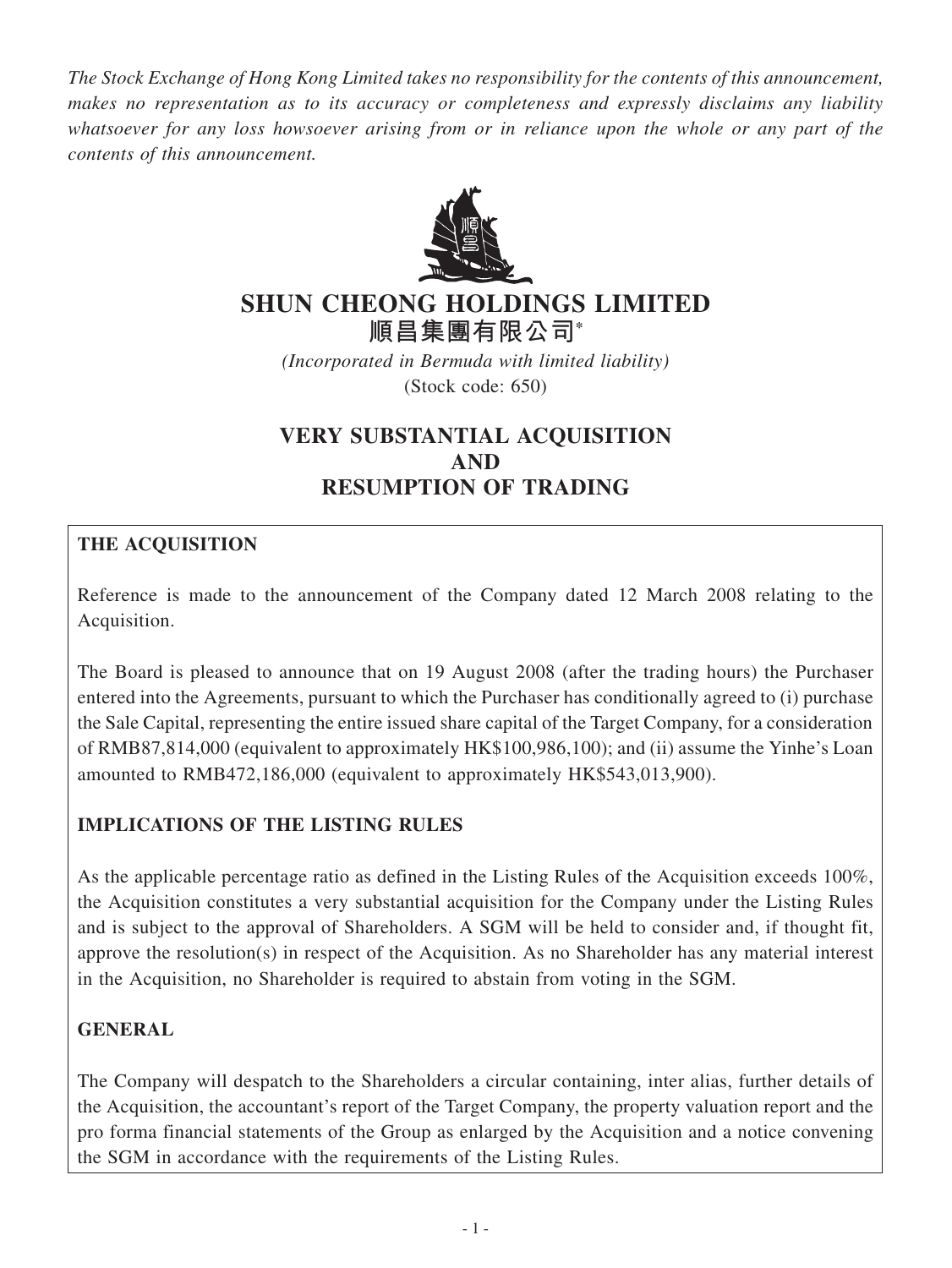**Shareholders and potential investors should note that the Acquisition, which is subject to a number of conditions precedent, may or may not be completed. Shareholders and potential investors are reminded to exercise caution when dealing in the Shares.**

## **RESUMPTION OF TRADING**

At the request of the Company, trading in the Shares on the Stock Exchange was suspended with effect from 9:30 a.m. on 20 August 2008 pending the release of this announcement. Application has been made by the Company to the Stock Exchange for the resumption of trading in the Shares with effect from 9:30 a.m. on 3 September 2008.

Reference is made to the announcement of the Company dated 12 March 2008 relating to the Acquisition.

The Board is pleased to announce that on 19 August 2008 (after the trading hours) the Purchaser entered into the Agreements, pursuant to which the Purchaser has conditionally agreed to (i) purchase the Sale Capital, representing the entire issued share capital of the Target Company, for a consideration of RMB87,814,000 (equivalent to approximately HK\$100,986,100); and (ii) assume the Yinhe's Loan amounted to RMB472,186,000 (equivalent to approximately HK\$543,013,900). Details of the Agreements are set out below.

## **THE SALE AND PURCHASE AGREEMENT**

**Date:** 19 August 2008

### **Parties:**

Vendors: Yinhe and Mr. Gao Jian

Purchaser: the Purchaser

The Purchaser is a wholly-owned subsidiary of the Company. To the best knowledge of the Directors having made reasonable enquiries, Yinhe and its substantial shareholder and Mr. Gao Jian are parties independent of and not connected with the Company and its connected persons.

As at the date of this announcement, the Target Company is owned as to 95% and 5% by Yinhe and Mr. Gao Jian respectively.

### **Assets to be acquired**

Under the Sale and Purchase Agreement, the Purchaser has conditionally agreed to acquire from the Vendors the Sale Capital, representing the entire equity capital of Target Company.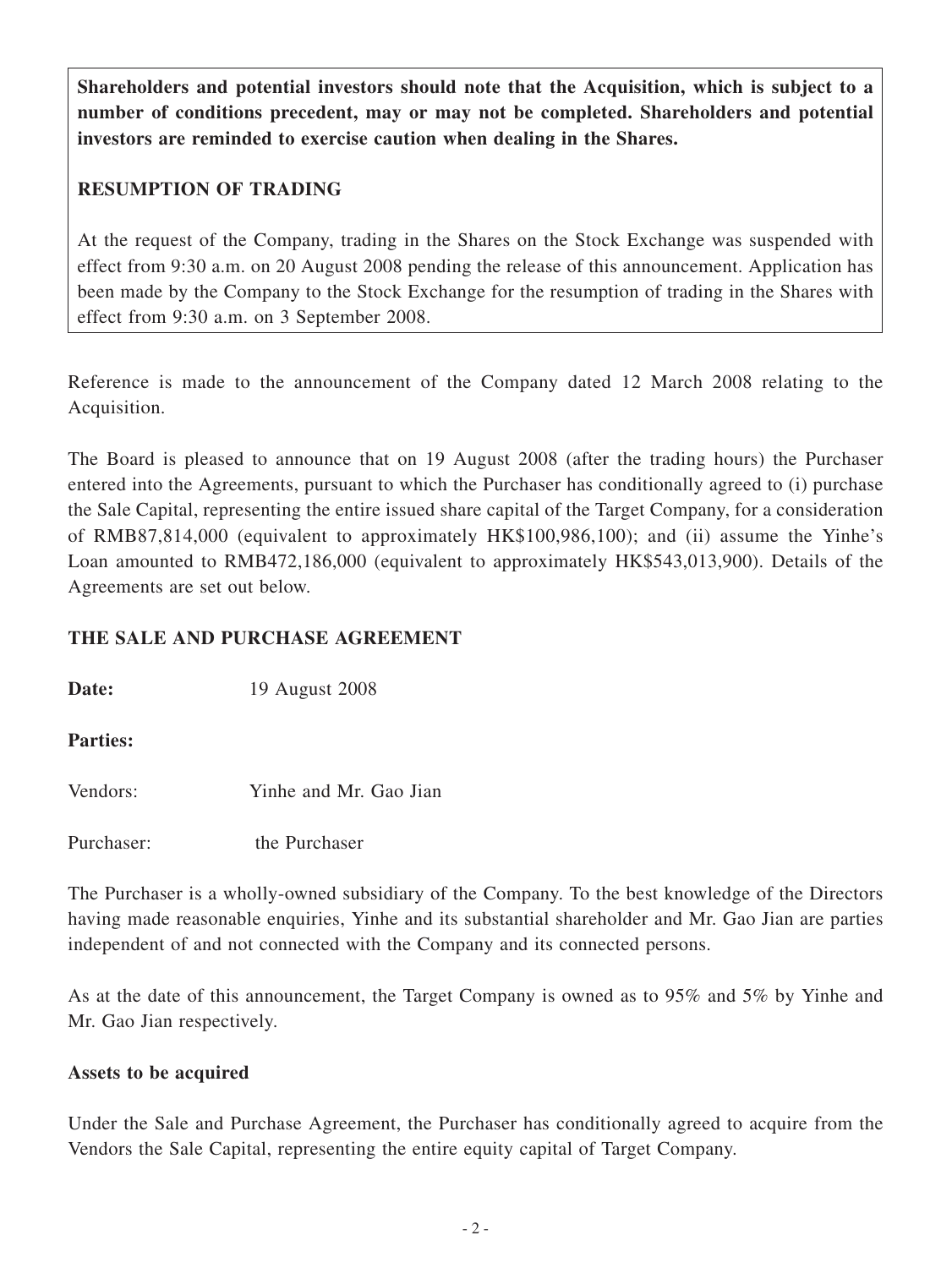Further details of the Target Company are set out in the section headed "Information on the Target Company" below.

## **Consideration**

The consideration for the Sale Capital is RMB87,814,000 (equivalent to approximately HK\$100,986,100) which is payable by cash.

Within three business days after the satisfaction of the conditions to the Sale and Purchase Agreement as set out in the paragraph "Conditions Precedent" below, the Purchaser shall deposit the Consideration into an account which is jointly controlled by the Purchaser and Yinhe. The Consideration shall then be transferred from the jointly controlled account to the bank account of Yinhe in The Bank of China on the next day following the transfer of the management rights in the Target Company. The Consideration will be financed by internal resources of the Group.

In addition to the Consideration, pursuant to the Debt Restructuring Agreement (detail of which is set out in the section "Debt Restructuring Agreement" below), the Purchaser is required to assume the Yinhe's Loan amounted to RMB472,186,000 (subject to adjustments as disclosed in the paragraph "Debt Restructuring" under the section "Debt Restructuring Agreement" below).

## **Basis of Consideration**

The consideration was determined after arm's length negotiations between the Purchaser and the Vendors, and taking into consideration of (i) the registered capital of the Target Company as at 31 July 2008 amounted to RMB87,814,000; (ii) the amount payable by the Target Company to Yinhe as at 31 July 2008 amounted to RMB472,186,000 (subject to adjustments); (iii) the unaudited net asset value of the Target Company as at 31 July 2008 amounted to approximately RMB69,349,300 and (iv) the preliminary estimated value of the Hotel by an independent valuation firm, BMI Appraisals Limited, which is approximately RMB600,000,000. The valuation has been prepared on the basis of market value which is defined as "the estimated amount for which a property should exchange on the date of valuation between a willing buyer and a willing seller in an arm's-length transaction after proper marketing wherein the parties had each acted knowledgeably, prudently and without compulsion."

### **Conditions Precedent**

Completion of the Sale and Purchase Agreement is subject to the following conditions precedent:

- (1) having obtained the approval by the board of directors and the shareholder of the Purchaser of the Sale and Purchase Agreement and the transactions contemplated thereunder;
- (2) having obtained the approval by the shareholders of Yinhe of the Sale and Purchase Agreement and the transactions contemplated thereunder;
- (3) having obtained the approval by The Bank of China for the debt restructuring plan of the Target Company pursuant to the Debt Restructuring Agreement;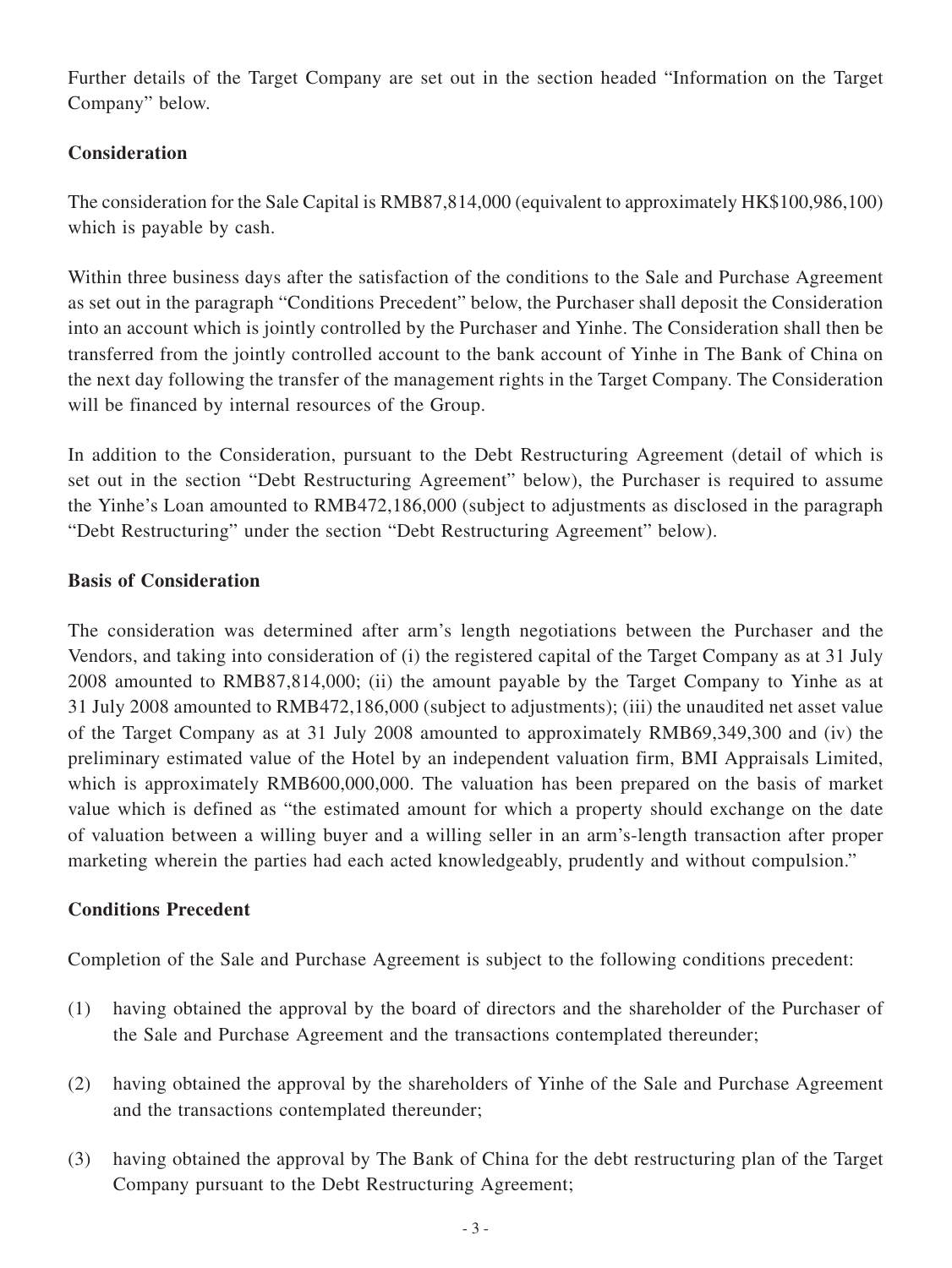- (4) entering into of the agreement in relation to the Hotel Bank Loan by The Bank of China and the Target Company;
- (5) having completed the change of business registration of the Target Company;
- (6) having obtained the approval of the State Administration of Foreign Exchange in relation to the amount payable by the Purchaser; and
- (7) completion of the Debt Restructuring Agreement.

## **Long Stop Date**

The Sale and Purchase Agreement is conditional upon completion of the Debt Restructuring Agreement. If the Hotel Bank Loan has not been approved by The Bank of China within 45 business days after the signing of the Debt Restructuring Agreement, the Sale and Purchase Agreement will lapse.

### **Break-up fee**

The Purchaser and Vendors agreed that (i) if condition (1) to the Sale and Purchase Agreement cannot be fulfilled, the Purchaser shall pay to the Vendors a break-up fee of RMB10,000,000 (equivalent to approximately HK\$11,500,000); and (ii) if condition (2) to the Sale and Purchase Agreement cannot be fulfilled, the Vendors shall pay to the Purchaser a break-up fee of RMB10,000,000 (equivalent to approximately HK\$11,500,000), within five days upon the relevant general meeting of shareholders.

### **Delay penalty**

Upon satisfaction of all conditions to the Sale and Purchase Agreement, in the event that either party fails to fulfill its obligations under the Sale and Purchase Agreement without the consent of the non-breaching party, then from the date of such breach, the breaching party must pay to the other party an amount of RMB87,814, equivalent to 0.1% of the Consideration, for each day of delay.

## **THE DEBT RESTRUCTURING AGREEMENT**

**Date:** 19 August 2008

### **Parties:**

- (a) Yinhe;
- (b) the Purchaser; and
- (c) the Target Company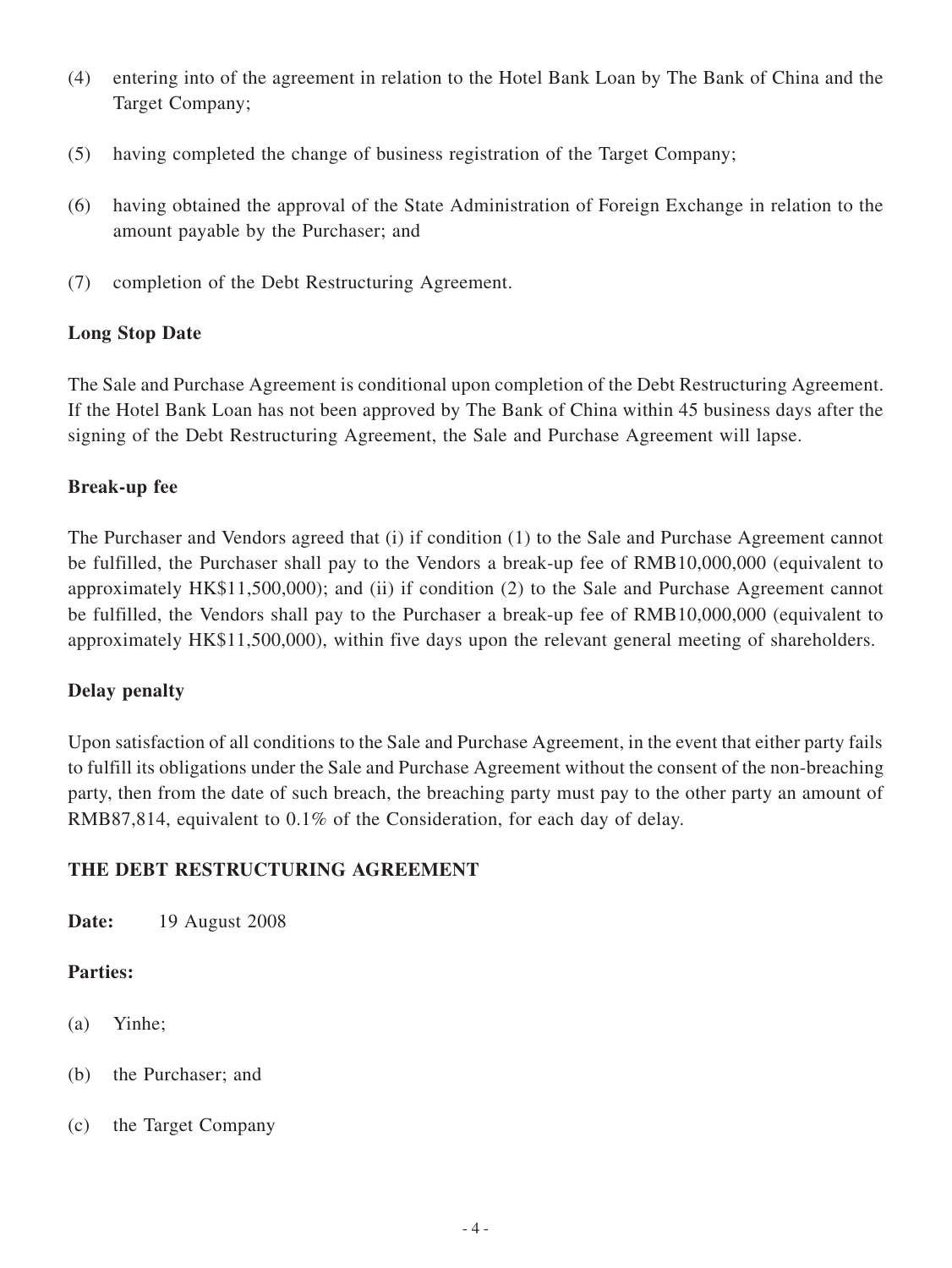### **Debt Restructuring:**

Pursuant to the Debt Restructuring Agreement, the parties agreed the following:

- (i) the Yinhe's Loan which is the amount payable by the Target Company to Yinhe amounted to RMB472,186,000 as at 31 July 2008 will be assumed by the Purchaser;
- (ii) the trade payables of the Target Company, which was amounted to approximately RMB4,630,000 as at 31 July 2008 will be settled by Yinhe's Loan before the payment of the Consideration by the Purchaser. The amount of unpaid trade payable as at the day of payment of the Consideration by the Purchaser will offset the Yinhe's Loan as stated in (i) above;
- (iii) tax exemption of approximately RMB7,000,000 which has been applied for by Yinhe (but has not been approved) will offset the Yinhe's Loan as stated in (i) above unless Yinhe is able to provide the evidence of relevant tax exemption or settlement of the relevant tax before the day of transfer of management right of the Target Company.

The Target Company has applied for the Hotel Bank Loan from The Guangxi Branch of The Bank of China of which the amount will be reference to the amount of bank loan payable by Yinhe to The Bank of China ("Yinhe Bank Loan"). The Hotel Bank Loan, if approved by The Bank of China, is expected to be at a minimum of approximately RMB320,000,000 with a term of 10 years at an interest rate of approximately 7.8% per annum. The Hotel Bank Loan will be used to partially settle the Yinhe's Loan as stated in (i) above and the settlement of the remaining balance of the Yinhe's Loan, after deduction of the abovementioned adjustments, ("Purchaser's Payables") will be payable by the Purchaser.

#### **Conditions Precedent**

Within three business days after the satisfaction of the following conditions, the Purchaser shall deposit the Purchaser's Payables into an account which is jointly controlled by the Purchaser and Yinhe:

- (1) having obtained the approval by the shareholder of the Purchaser of the Agreements and the transactions contemplated thereunder;
- (2) having obtained the approval by the shareholders of Yinhe of the Agreements and the transactions contemplated thereunder;
- (3) having obtained the approval by The Bank of China for the debt restructuring plan of the Target Company;
- (4) entering into of the agreement in relation to the Hotel Bank Loan by The Bank of China and the Target Company;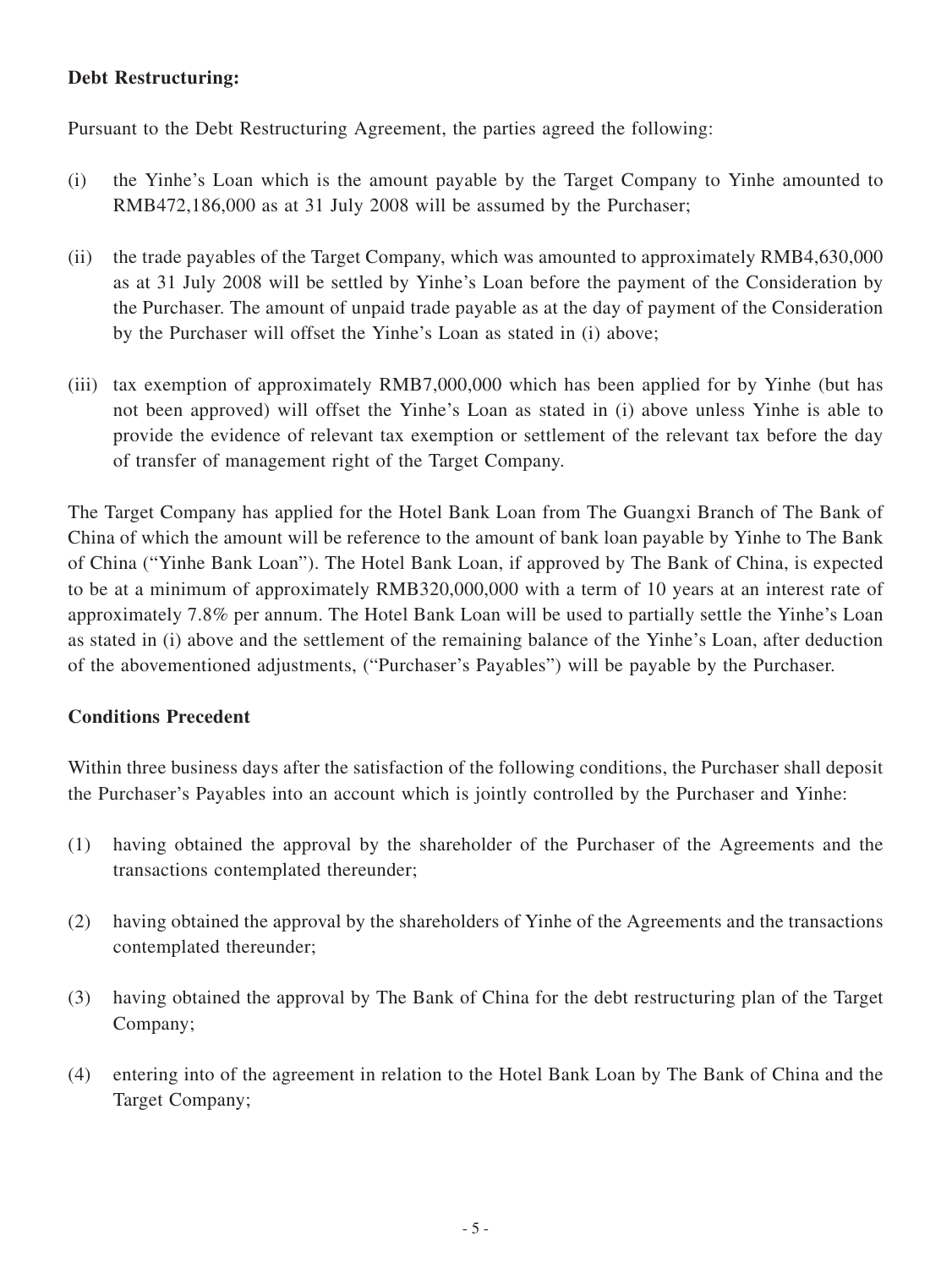- (5) having completed the change of business registration of the Target Company; and
- (6) having obtained the approval of the State Administration of Foreign Exchange in relation to the Purchaser's Payables.

The Purchaser's Payables shall be transferred from the jointly controlled account to the bank account of Yinhe in The Bank of China on the next day following the transfer of the management rights in the Target Company.

## **Long Stop Date**

The parties agreed that unless otherwise agreed by the parties, the Sale and Purchase Agreement will be terminated if the Hotel Bank Loan has not been approved by The Bank of China within 45 business days after the signing of the Debt Restructuring Agreement.

## **Delay penalty**

Upon satisfaction of all conditions to the Debt Restructuring Agreement, in the event that either party fails to fulfill its obligations under the Debt Restructuring Agreement without the consent of the non-breaching party, then from the date of such breach, the breaching party must pay to the other party an amount of RMB472,000, equivalent to approximately 0.1% of the Yinhe's Loan, for each day of delay.

## **INFORMATION ON YINHE**

Yinhe is a company incorporated in the PRC which shares are listed on the Shenzhen Stock Exchange. It is principally engaged in (i) manufacturing and marketing of electric power system automation equipment and electronic components; and (ii) providing computer system integration services and development of computer software.

## **INFORMATION ON THE TARGET COMPANY**

The Target Company is a company incorporated in the PRC and is principally engaged in the owning and management of the Hotel. The Hotel is a five-star hotel located at No.88, East Minzu Avenue, Nanning, Guangxi Zhuang Autonomous Region, the PRC. There are 338 rooms in the Hotel with total gross floor area of approximately 46,000 square metres. According to the preliminarily valuation results by BMI Appraisals Limited, the appraised value of the Hotel is approximately RMB600,000,000.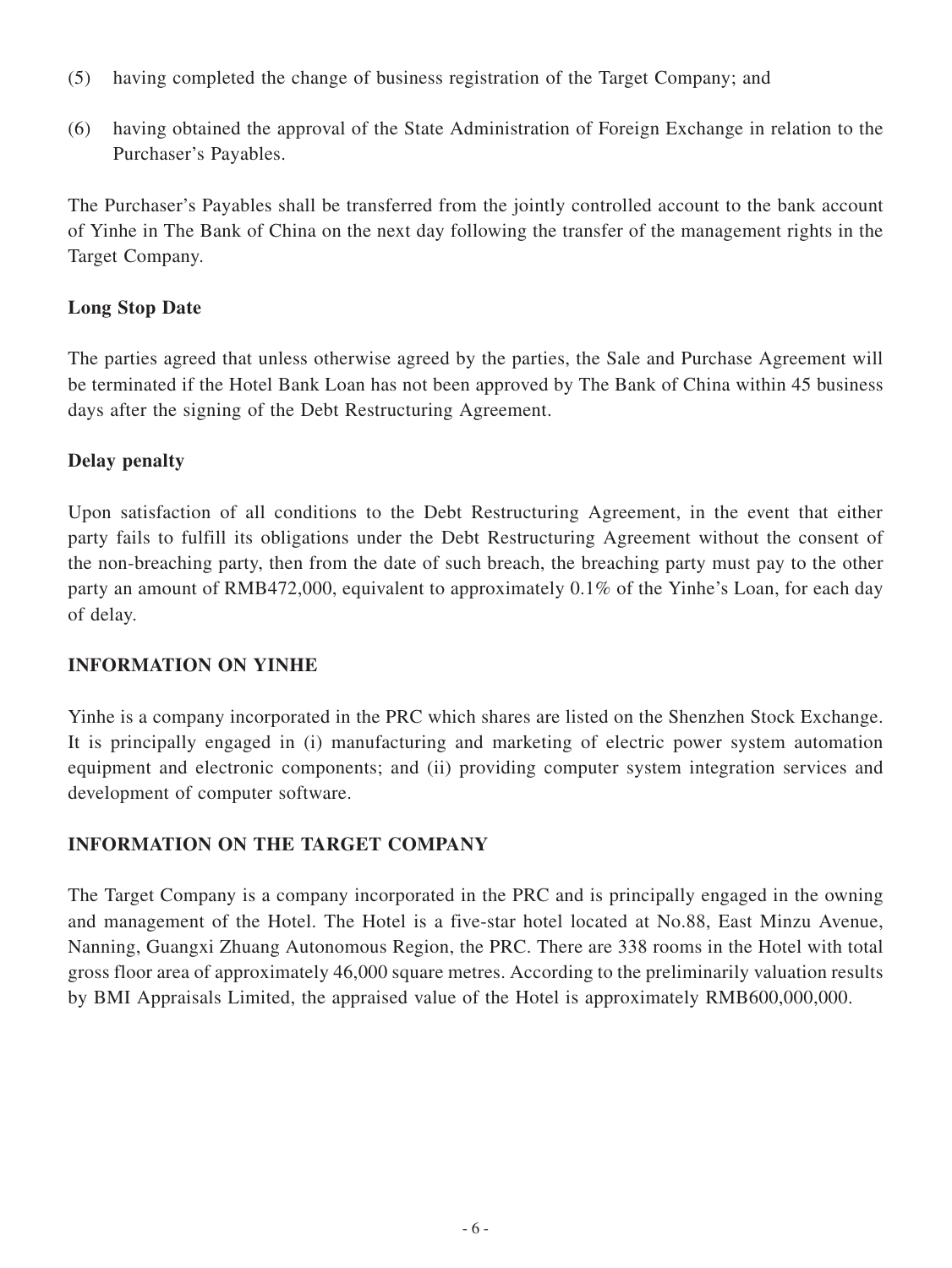Set out below is the financial information of the Target Company which is prepared pursuant to the generally accepted accounting principal of the PRC:

|                                  | As at 31 December<br>2006              | As at 31 December<br>2007              |
|----------------------------------|----------------------------------------|----------------------------------------|
|                                  | (Audited)                              | (Audited)                              |
|                                  | (RMB'000)                              | (RMB'000)                              |
| Net asset value                  | 87,777.0                               | 81,875.9                               |
|                                  | For the year ended<br>31 December 2006 | For the year ended<br>31 December 2007 |
|                                  | (Audited)                              | (Audited)                              |
|                                  | (RMB'000)                              | (RMB'000)                              |
| Profits/(Losses) before taxation | 18,716.1                               | (6,723.0)                              |
| Profits/(Losses) after taxation  | 18,715.8                               | (6,441.8)                              |

### **REASONS FOR THE ACQUISITION**

The Group is principally engaged in the provision of building related maintenance services. The Directors have been seeking suitable investment opportunities from time to time to broaden the Group's source of income.

Pursuant to the National Bureau of Statistics of China, the nominal gross domestic products of Guangxi Zhuang Autonomous Region are as follows:

| Year                                                       | 2003  | 2004     | 2005  | 2006     | 2007  |
|------------------------------------------------------------|-------|----------|-------|----------|-------|
| Nominal gross domestic<br>products <i>(in RMB billion)</i> | 273.3 | 332.0    | 406.3 | 480.2    | 586.5 |
| Increase from previous year                                | 22.5% | $21.5\%$ | 22.4% | $18.2\%$ | 22.1% |

*Source: the website of the government of Guangxi Zhuang Autonomous Region*

Recognizing the efforts of the PRC government in promoting the economies of the less developed regions and the rapid development of local tourism industry in the second tier cities in the PRC, the Directors consider that increasing number investors as well as overseas and local travellers and tourists would be attracted to these cities in the PRC, thereby creating demand for hotel services and enhancing the value of Hotel. The Directors are confident that the Acquisition will enable the Group to capture the results of economic boom in Guangxi Zhuang Autonomous Region.

The Directors consider that the terms and conditions of the Acquisition are fair and reasonable and in the interests of the Company and the Shareholders as a whole.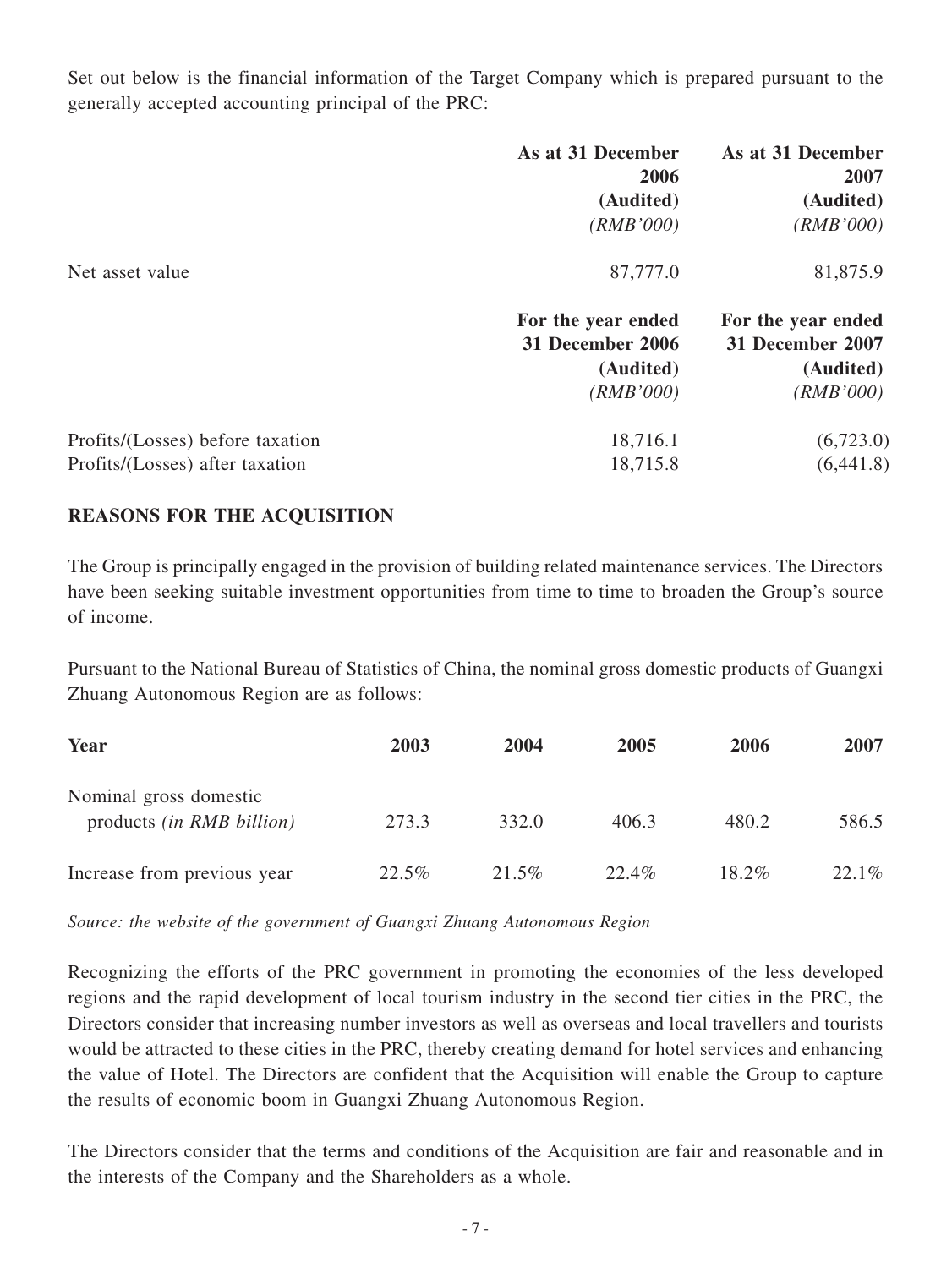## **IMPLICATIONS OF THE LISTING RULES**

As the applicable percentage ratio as defined in the Listing Rules of the Acquisition exceeds 100%, the Agreements constitute a very substantial acquisition for the Company under the Listing Rules and are subject to the approval of Shareholders. A SGM will be held to consider and, if thought fit, approve the resolution in respect of the Acquisition. As no Shareholder has any material interest in the Acquisition, no Shareholder is required to abstain from voting in the SGM in respect of the resolution to approve the Acquisition.

## **GENERAL**

The Company will despatch to the Shareholders a circular containing, inter alia, further details of the Acquisition, the audited accountant report of the Target Company, the valuation report of the Hotel and a notice convening the SGM in accordance with the requirements of the Listing Rules.

**Shareholders and potential investors should note that the Acquisition, which is subject to a number of conditions precedent, may or may not be completed. Shareholders and potential investors are reminded to exercise caution when dealing in the Shares.**

### **RESUMPTION OF TRADING**

At the request of the Company, trading in the Shares on the Stock Exchange was suspended with effect from 9:30 a.m. on 20 August 2008 pending the release of this announcement. Application has been made by the Company to the Stock Exchange for the resumption of trading in the Shares with effect from 9:30 a.m. on 3 September 2008.

### **DEFINITIONS**

In this announcement, the following expressions shall, unless the context requires otherwise, have the following meanings:

| "Acquisition"  | the proposed acquisition of the Sale Capital by the Purchaser<br>pursuant to the terms and conditions of the Agreements                                      |
|----------------|--------------------------------------------------------------------------------------------------------------------------------------------------------------|
| "Agreements"   | the Sale and Purchase Agreement and the Debt Restructuring<br>Agreement                                                                                      |
| "associate(s)" | has the meaning ascribed to it under the Listing Rules                                                                                                       |
| "Board"        | the board of Directors                                                                                                                                       |
| "Company"      | Shun Cheong Holdings Limited, a company incorporated in<br>Bermuda with limited liability which shares are listed on the<br>Main Board of the Stock Exchange |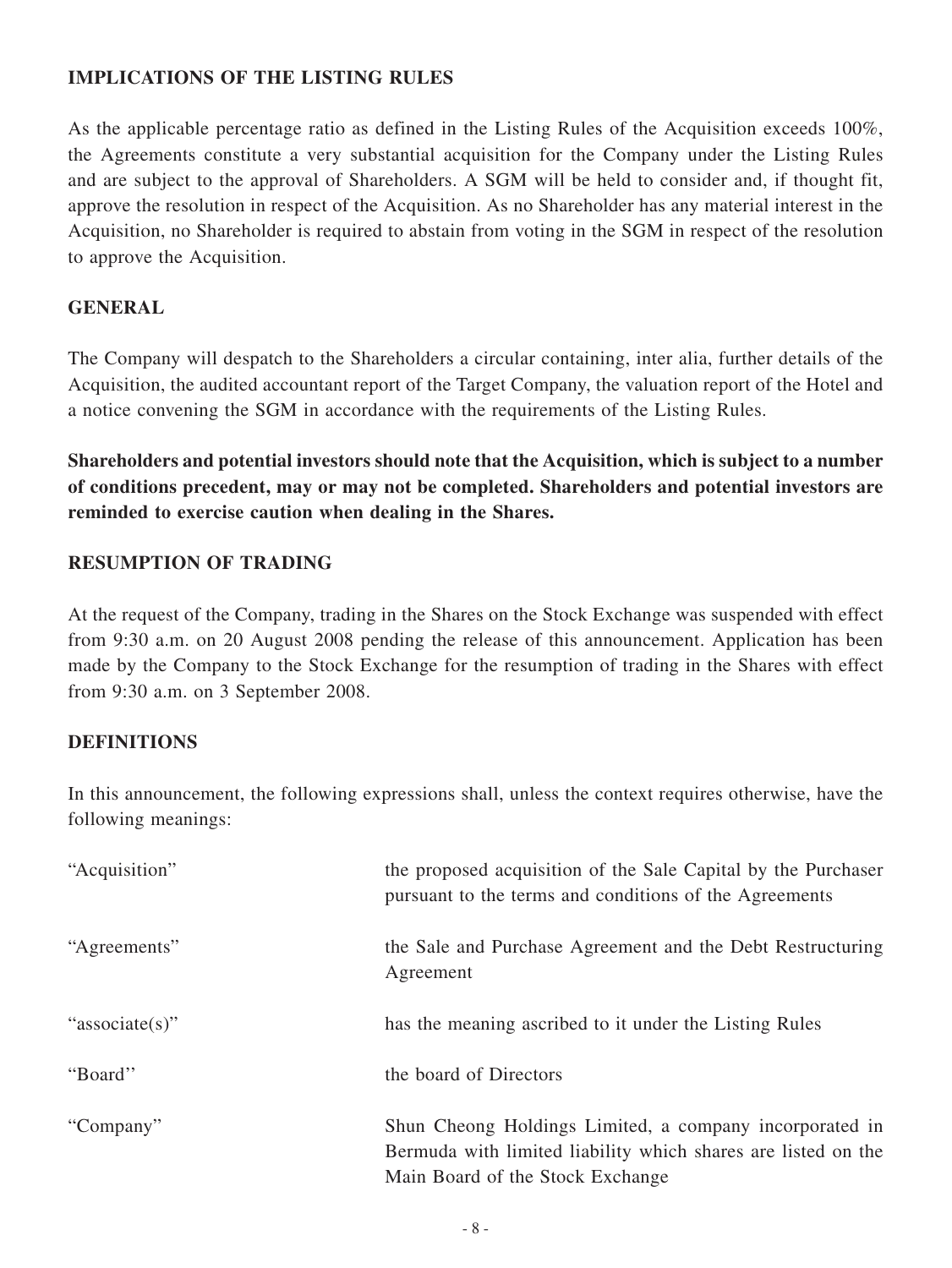| "Completion"                   | the completion of the Acquisition                                                                                                                                                                                                           |
|--------------------------------|---------------------------------------------------------------------------------------------------------------------------------------------------------------------------------------------------------------------------------------------|
| "connected persons"            | has the meaning as ascribed in the Listing Rules                                                                                                                                                                                            |
| "Consideration"                | the consideration of RMB87,814,000 payable by the Company<br>to the Vendors for the Sale Capital, the particulars of which<br>are set out in the paragraphs headed "Consideration" under the<br>section "Sale and Purchase Agreement" above |
| "Debt Restructuring Agreement" | the debt restructuring agreement dated 19 August 2008 entered<br>into between the Purchaser, Yinhe and the Target Company in<br>relation to the settlement of Yinhe's Loan                                                                  |
| "Director(s)"                  | the director(s) of the Company                                                                                                                                                                                                              |
| "Group"                        | the Company and its subsidiaries                                                                                                                                                                                                            |
| "Hotel"                        | 廣西沃頓國際大酒店(Guangxi International Wharton Hotel), a<br>five-star hotel located at Nanning, Guangxi Zhuang Autonomous<br>Region, the PRC and the relevant land use right                                                                       |
| "Hotel Bank Loan"              | the bank loan applied by the Target Company from The Guangxi<br>Branch of The Bank of China of which the amount will be<br>reference to the amount of bank loan payable by Yinhe to The<br>Bank of China                                    |
| "Listing Rules"                | the Rules Governing the Listing of Securities on the Stock<br>Exchange                                                                                                                                                                      |
| "Purchaser"                    | Open Land Holding Limited, a company incorporated in Hong<br>Kong and is wholly-owned by the Company                                                                                                                                        |
| "PRC"                          | the People's Republic of China                                                                                                                                                                                                              |
| "Sale and Purchase Agreement"  | the sale and purchase agreement dated 19 August 2008 entered<br>into between the Purchaser and the Vendors in relation to the<br>sale and purchase of Sale Capital                                                                          |
| "Sale Capital"                 | the entire equity capital of the Target Company                                                                                                                                                                                             |
| "SGM"                          | special general meeting of the Company to be convened to<br>consider and, if thought fit, approve the resolution(s) in respect<br>of the Acquisition                                                                                        |